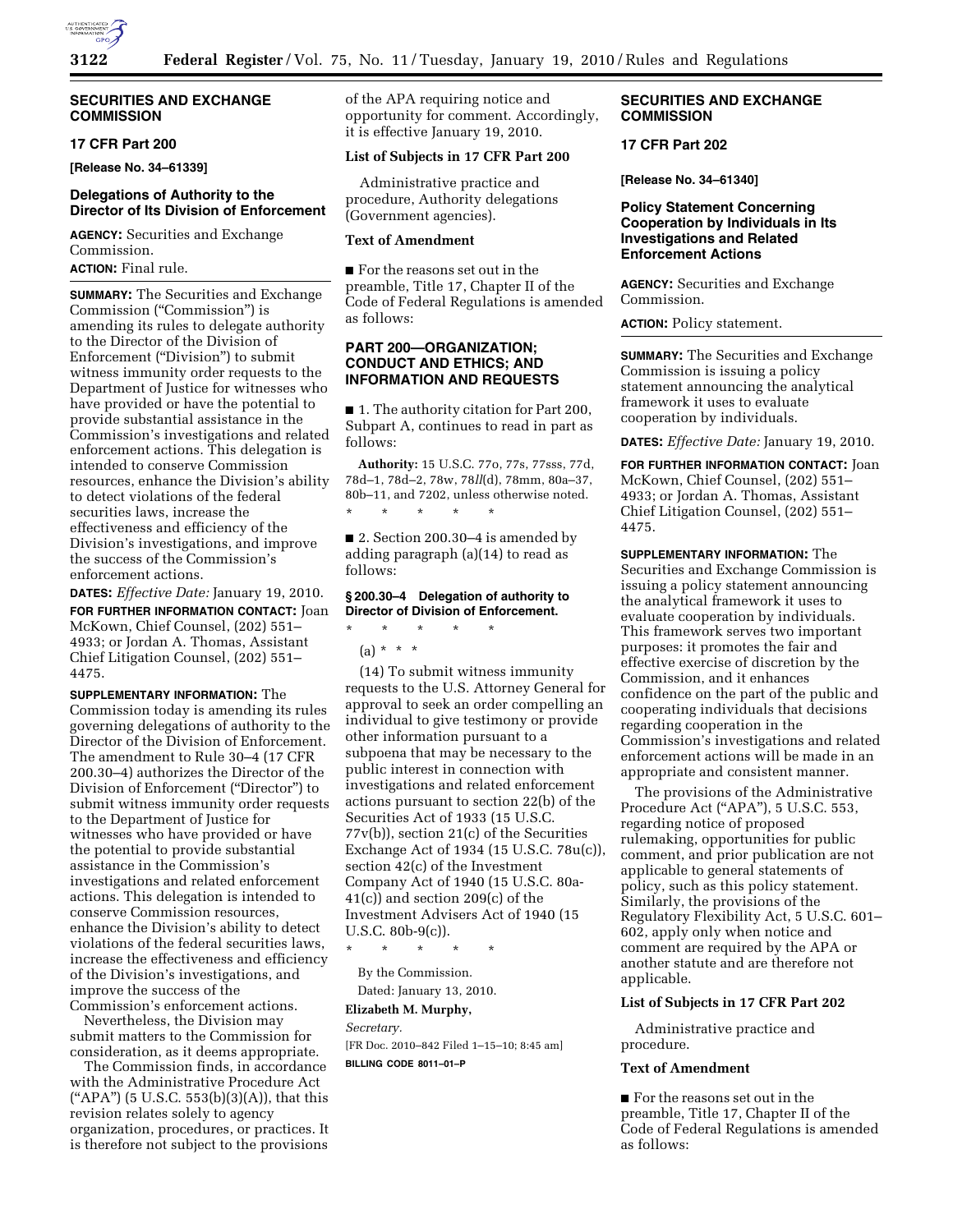### **PART 202—INFORMAL AND OTHER PROCEDURES**

1. The authority citation for Part 202 continues to read, in part, as follows:

**Authority:** 15 U.S.C. 77s, 77t, 77sss, 77uuu, 78d–1, 78u, 78w, 78*ll*(d), 80a–37, 80a–41, 80b–9, 80b–11, 7202 and 7211 *et seq.,* unless otherwise noted.

■ 2. Add § 202.12 to read as follows:

\* \* \* \* \*

#### **§ 202.12 Policy statement concerning cooperation by individuals in its investigations and related enforcement actions.**

Cooperation by individuals and entities in the Commission's investigations and related enforcement actions can contribute significantly to the success of the agency's mission. Cooperation can enhance the Commission's ability to detect violations of the federal securities laws, increase the effectiveness and efficiency of the Commission's investigations, and provide important evidence for the Commission's enforcement actions. There is a wide spectrum of tools available to the Commission and its staff for facilitating and rewarding cooperation by individuals, ranging from taking no enforcement action to pursuing reduced charges and sanctions in connection with enforcement actions. As with any cooperation program, there exists some tension between the objectives of holding individuals fully accountable for their misconduct and providing incentives for individuals to cooperate with law enforcement authorities. This policy statement sets forth the analytical framework employed by the Commission and its staff for resolving this tension in a manner that ensures that potential cooperation arrangements maximize the Commission's law enforcement interests. Although the evaluation of cooperation requires a case-by-case analysis of the specific circumstances presented, as described in greater detail below, the Commission's general approach is to determine whether, how much, and in what manner to credit cooperation by individuals by evaluating four considerations: the assistance provided by the cooperating individual in the Commission's investigation or related enforcement actions (''Investigation''); the importance of the underlying matter in which the individual cooperated; the societal interest in ensuring that the cooperating individual is held accountable for his or her misconduct; and the appropriateness of cooperation credit based upon the profile of the cooperating individual. In the end, the

goal of the Commission's analysis is to protect the investing public by determining whether the public interest in facilitating and rewarding an individual's cooperation in order to advance the Commission's law enforcement interests justifies the credit awarded to the individual for his or her cooperation.

(a) *Assistance provided by the individual.* The Commission assesses the assistance provided by the cooperating individual in the Investigation by considering, among other things:

(1) The value of the individual's cooperation to the Investigation including, but not limited to:

(i) Whether the individual's cooperation resulted in substantial assistance to the Investigation;

(ii) The timeliness of the individual's cooperation, including whether the individual was first to report the misconduct to the Commission or to offer his or her cooperation in the Investigation, and whether the cooperation was provided before he or she had any knowledge of a pending investigation or related action;

(iii) Whether the Investigation was initiated based on information or other cooperation provided by the individual;

(iv) The quality of cooperation provided by the individual, including whether the cooperation was truthful, complete, and reliable; and

(v) The time and resources conserved as a result of the individual's cooperation in the Investigation.

(2) The nature of the individual's cooperation in the Investigation including, but not limited to:

(i) Whether the individual's cooperation was voluntary or required by the terms of an agreement with another law enforcement or regulatory organization;

(ii) The types of assistance the individual provided to the Commission;

(iii) Whether the individual provided non-privileged information, which information was not requested by the staff or otherwise might not have been discovered;

(iv) Whether the individual encouraged or authorized others to assist the staff who might not have otherwise participated in the Investigation; and

(v) Any unique circumstances in which the individual provided the cooperation.

(b) *Importance of the underlying matter.* The Commission assesses the importance of the Investigation in which the individual cooperated by considering, among other things:

(1) The character of the Investigation including, but not limited to:

(i) Whether the subject matter of the Investigation is a Commission priority;

(ii) The type of securities violations; (iii) The age and duration of the misconduct;

(iv) The number of violations; and

(v) The isolated or repetitive nature of the violations.

(2) The dangers to investors or others presented by the underlying violations involved in the Investigation including, but not limited to:

(i) The amount of harm or potential harm caused by the underlying violations;

(ii) The type of harm resulting from or threatened by the underlying violations; and

(iii) The number of individuals or entities harmed.1

(c) *Interest in holding the individual accountable.* The Commission assesses the societal interest in holding the cooperating individual fully accountable for his or her misconduct by considering, among other things:

(1) The severity of the individual's misconduct assessed by the nature of the violations and in the context of the individual's knowledge, education, training, experience, and position of responsibility at the time the violations occurred;

(2) The culpability of the individual, including, but not limited to, whether the individual acted with scienter, both generally and in relation to others who participated in the misconduct;

(3) The degree to which the individual tolerated illegal activity including, but not limited to, whether he or she took steps to prevent the violations from occurring or continuing, such as notifying the Commission or other appropriate law enforcement agency of the misconduct or, in the case of a violation involving a business organization, by notifying members of management not involved in the misconduct, the board of directors or the equivalent body not involved in the misconduct, or the auditors of such business organization of the misconduct;

(4) The efforts undertaken by the individual to remediate the harm caused by the violations including, but not limited to, whether he or she paid or agreed to pay disgorgement to injured investors and other victims or assisted these victims and the authorities in the recovery of the fruits and instrumentalities of the violations; and

<sup>1</sup>Cooperation in Investigations that involve priority matters or serious, ongoing, or widespread violations will be viewed most favorably.